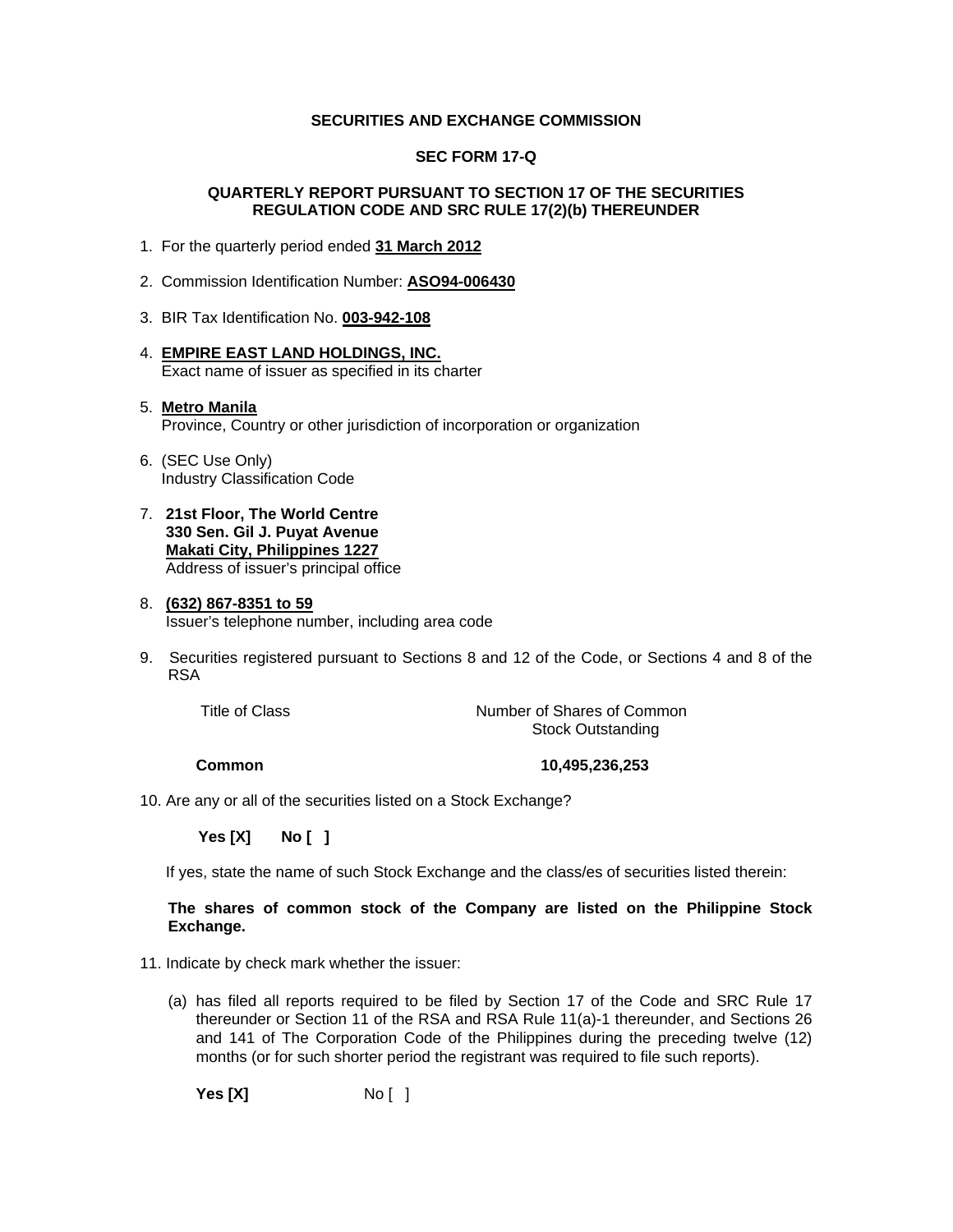(b) has been subject to such filing requirements for the past ninety (90) days.

**Yes [X]** No [ ]

#### **PART I - FINANCIAL INFORMATION**

Item 1. Financial Statements

Interim financial statements are attached as Exhibits 1 to 6 hereof and incorporated herein by reference:

- Exhibit 1 Consolidated Statements of Financial Position as of December 31, 2011 and March 31, 2012
- Exhibit 2 Consolidated Statements of Comprehensive Income as of March 31, 2011 and March 31, 2012
- Exhibit 3 Comparative Statements of Changes in Equity as of March 31, 2011 and March 31, 2012
- Exhibit 4 Comparative Consolidated Statements of Cash Flows as of March 31, 2011 and March 31, 2012
- Exhibit 5 Notes to Financial Statements
- Exhibit 6 Aging of Accounts Receivable as of March 31, 2012

Item 2. Management's Discussion of Financial Condition and Results of Operations

Please refer to Exhibit 7 hereof.

### **PART II – OTHER INFORMATION**

The Company is not in possession of information which has not been previously reported in a report on SEC Form 17-C and with respect to which a report on SEC Form 17-C is required to be filed.

#### **SIGNATURE**

Pursuant to the requirements of the Securities Regulation Code, the issuer has duly caused this report to be signed on its behalf by the undersigned thereunto duly authorized.

 **EMPIRE EAST LAND HOLDINGS, INC.**  *<u>Issuer</u> Issuer Issuer* 

**By: By:** 

3/auer **EVELYN G. CACHO**  Vice President for Finance (Principal Financial Officer) and Duly Authorized Officer May 9, 2012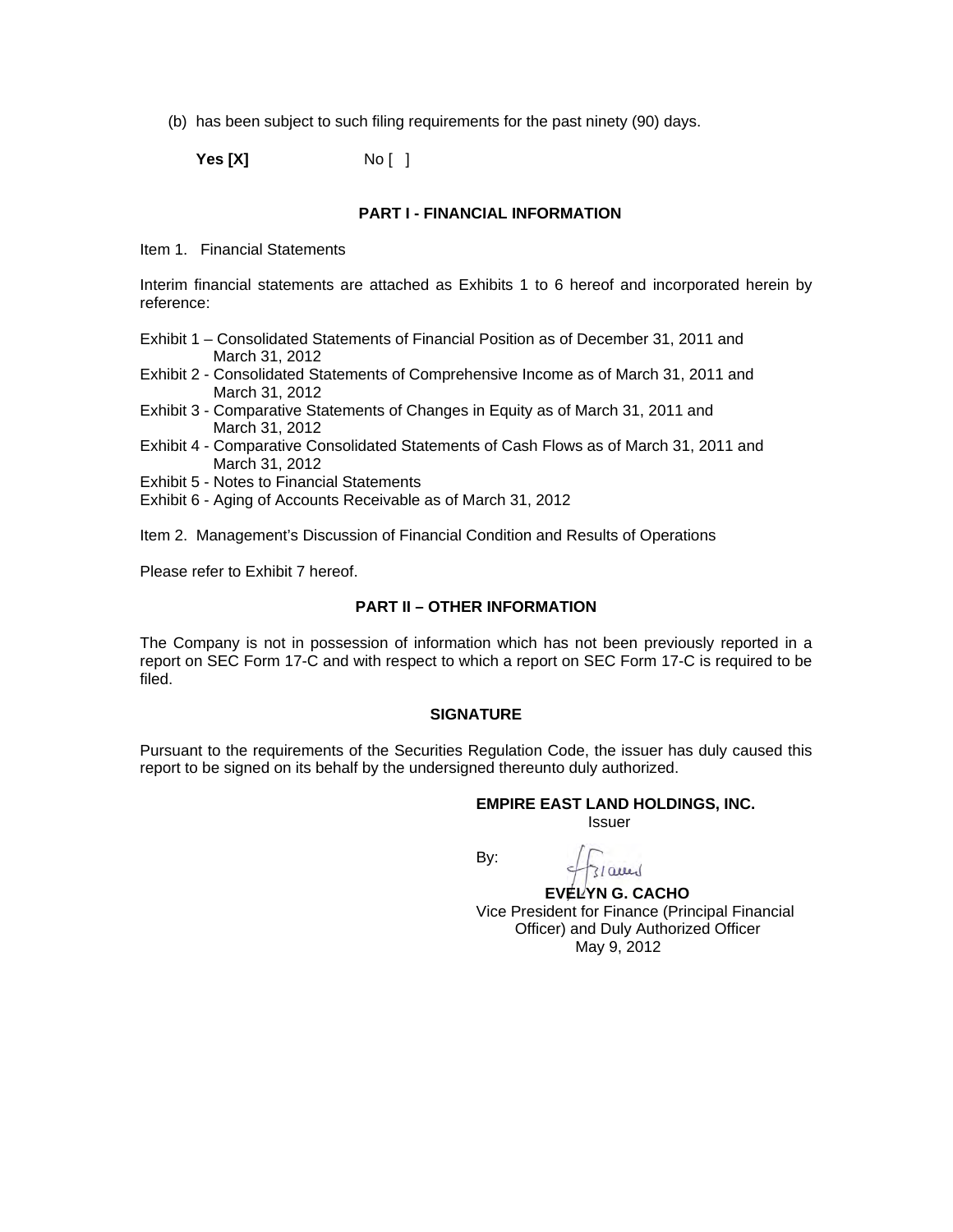# **EMPIRE EAST LAND HOLDINGS, INC. AND SUBSIDIARIES CONSOLIDATED STATEMENTS OF FINANCIAL POSITION**

|                                                       | (In Thousands) |            |           |            |  |
|-------------------------------------------------------|----------------|------------|-----------|------------|--|
|                                                       |                | Unaudited  |           | Audited    |  |
|                                                       |                | 31-Mar-12  |           | 31-Dec-11  |  |
| <b>ASSETS</b>                                         |                |            |           |            |  |
| <b>CURRENT ASSETS</b>                                 |                |            |           |            |  |
| Cash and cash equivalents                             | ${\bf P}$      | 498,898    | ${\bf P}$ | 827,666    |  |
| Trade and other receivables - net                     |                | 2,336,526  |           | 2,226,231  |  |
| Residential and Condominium units for sale            |                | 9,695,338  |           | 9,456,554  |  |
| Property development costs                            |                | 2,426,602  |           | 2,423,789  |  |
| <b>Advances to Related Parties</b>                    |                | 1,666,611  |           | 1,631,182  |  |
| Financial assets at fair value through profit or loss |                | 6,898      |           | 5,803      |  |
| Prepayments                                           |                | 147,742    |           | 139,226    |  |
| Other current assets                                  |                | 417,875    |           | 356,945    |  |
| <b>Total Current Assets</b>                           |                | 17,196,489 |           | 17,067,397 |  |
| <b>NON-CURRENT ASSETS</b>                             |                |            |           |            |  |
| Trade and other receivables - net                     |                | 2,032,333  |           | 1,835,564  |  |
| Advances to landowners and joint ventures             |                | 968,817    |           | 940,216    |  |
| Available-for-sale financial assets                   |                | 1,963,129  |           | 1,652,746  |  |
| Land for future development                           |                | 3,119,124  |           | 3,111,506  |  |
| Investment in associates                              |                | 613,059    |           | 592,415    |  |
| Investment property - net                             |                | 229,421    |           | 233,622    |  |
| Property and equipment - net                          |                | 174,960    |           | 176,529    |  |
| Other non-current assets                              |                | 100,530    |           | 100,898    |  |
| <b>Total Non-current Assets</b>                       |                | 9,201,371  |           | 8,643,495  |  |
| <b>TOTAL ASSETS</b>                                   | $\mathbf P$    | 26,397,860 | ${\bf P}$ | 25,710,893 |  |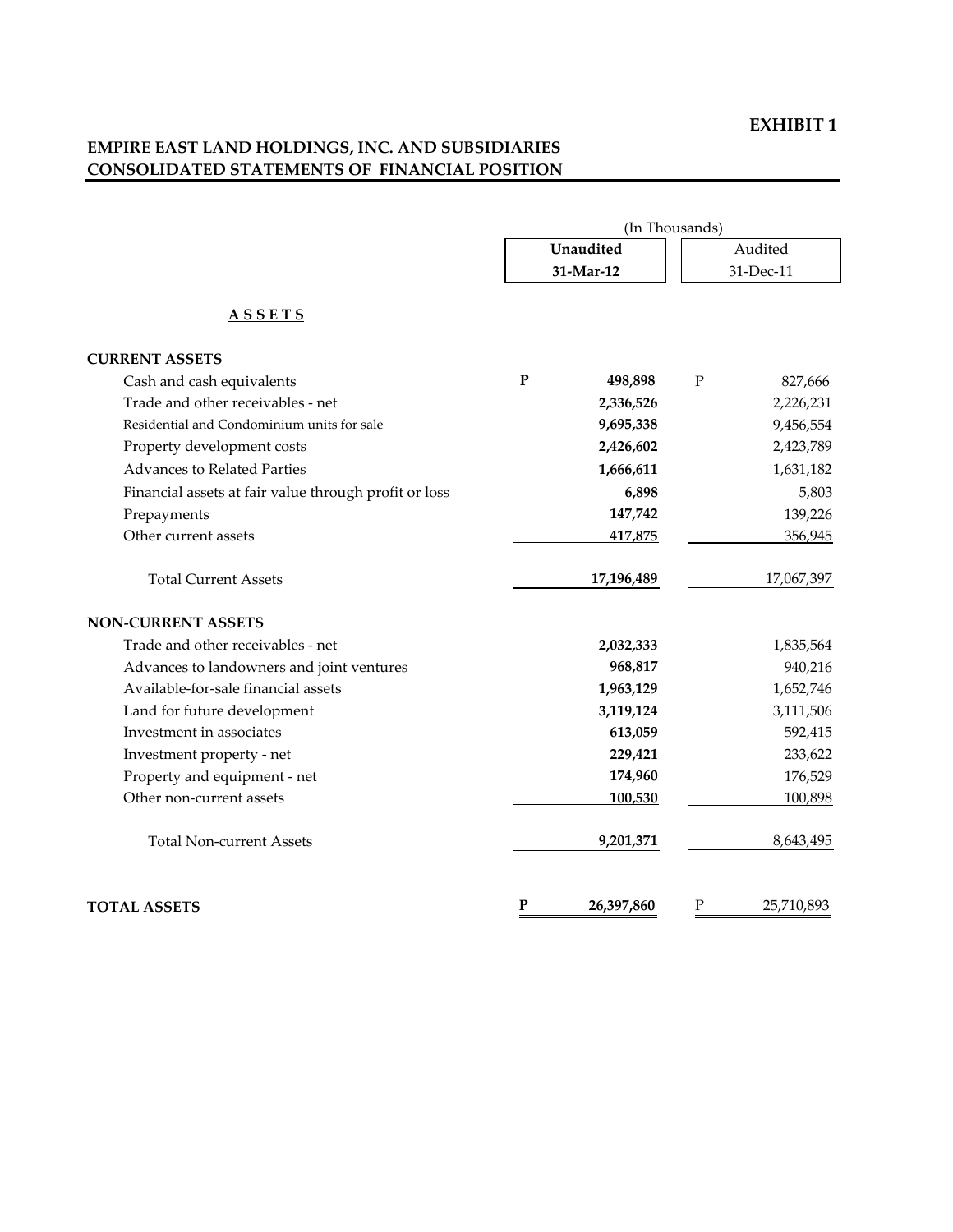|                                                      | (In Thousands) |                        |                      |            |  |
|------------------------------------------------------|----------------|------------------------|----------------------|------------|--|
|                                                      |                | Unaudited<br>31-Mar-12 | Audited<br>31-Dec-11 |            |  |
| <b>LIABILITIES AND EQUITY</b>                        |                |                        |                      |            |  |
| <b>CURRENT LIABILITIES</b>                           |                |                        |                      |            |  |
| Interest-bearing loans and borrowings                | P              | 178,893                | P                    | 221,871    |  |
| Trade and other payables                             |                | 381,136                |                      | 321,220    |  |
| Income tax payable                                   |                | 7,168                  |                      | 7,020      |  |
| Deferred gross profit on real estate sales           |                | 53,970                 |                      | 47,370     |  |
| Customers' deposits                                  |                | 2,398,702              |                      | 2,345,830  |  |
| Advances from related parties                        |                | 1,064,260              |                      | 901,155    |  |
| Reserve for property development                     |                | 166,510                |                      | 200,023    |  |
| Other current liabilities                            |                | 147,384                |                      | 148,624    |  |
| <b>Total Current Liabilities</b>                     |                | 4,398,023              |                      | 4,193,112  |  |
| <b>NON-CURRENT LIABILITIES</b>                       |                |                        |                      |            |  |
| Interest-bearing loans and borrowings                |                | 326,636                |                      | 417,377    |  |
| Reserve for property development                     |                | 791,294                |                      | 654,934    |  |
| Deferred tax liabilities                             |                | 1,110,195              |                      | 1,094,340  |  |
| Deferred gross profit on real estate sales           |                | 252,156                |                      | 204,314    |  |
| Retirement benefit obligation                        |                | 91,414                 |                      | 91,391     |  |
| <b>Total Non-current Liabilities</b>                 |                | 2,571,694              |                      | 2,462,355  |  |
| <b>Total Liabilities</b>                             |                | 6,969,717              |                      | 6,655,467  |  |
| <b>EQUITY</b>                                        |                |                        |                      |            |  |
| Equity attributable to parent company's shareholders |                | 18,565,170             |                      | 18,201,813 |  |
| Minority interest                                    |                | 862,973                |                      | 853,613    |  |
| <b>Total Equity</b>                                  |                | 19,428,143             |                      | 19,055,425 |  |
| <b>TOTAL LIABILITIES AND EQUITY</b>                  | P              | 26,397,860             | Ρ                    | 25,710,893 |  |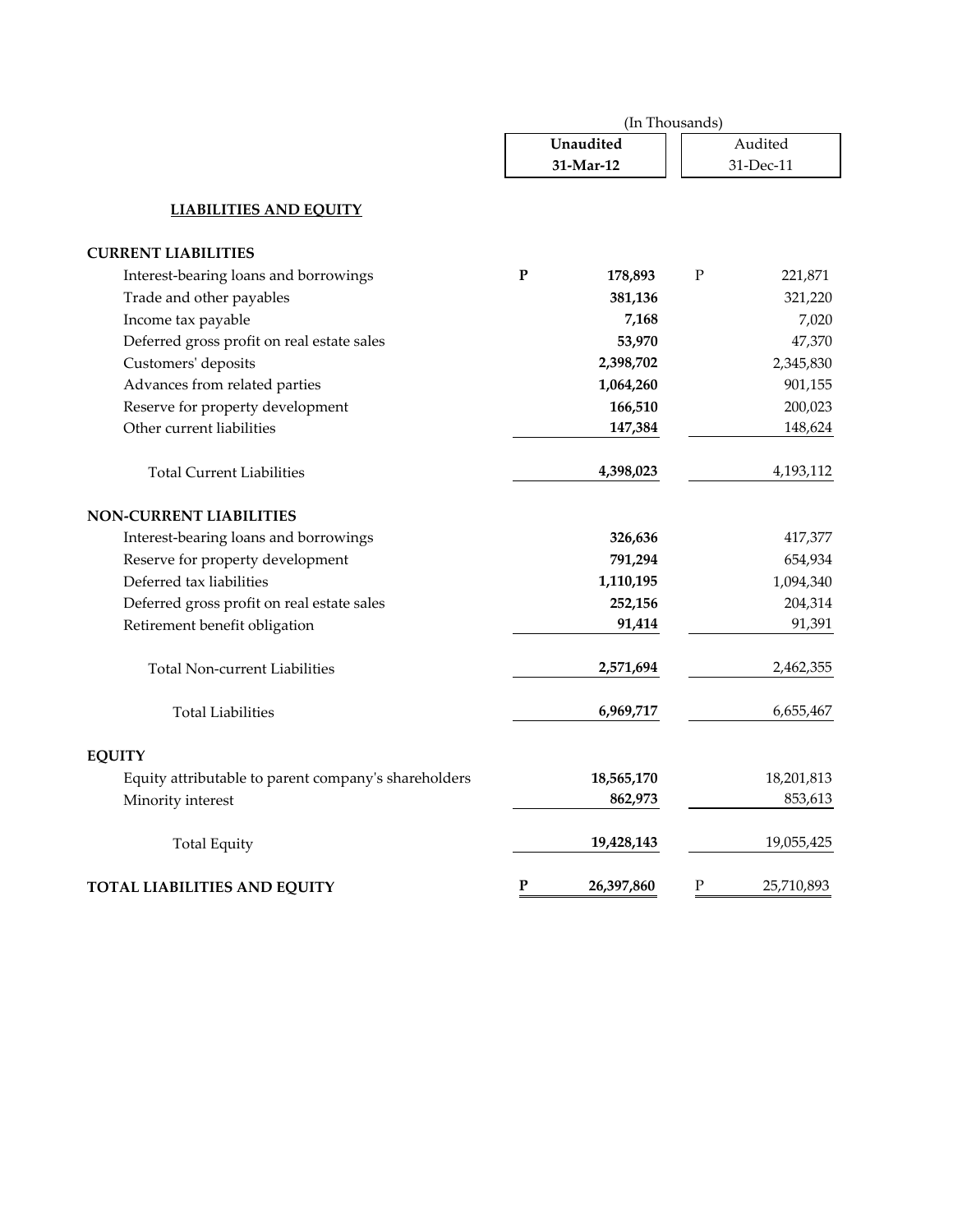# **EMPIRE EAST LAND HOLDINGS, INC. AND SUBSIDIARIES CONSOLIDATED STATEMENTS OF COMPREHENSIVE INCOME**

|                                                                  | (In Thousands) |                |           |                |  |
|------------------------------------------------------------------|----------------|----------------|-----------|----------------|--|
|                                                                  | Unaudited      |                | Unaudited |                |  |
|                                                                  |                | Jan-March 2012 |           | Jan-March 2011 |  |
| <b>REVENUES</b>                                                  |                |                |           |                |  |
| Real estate sales                                                | $\mathbf{P}$   | 463,951        | P         | 308,689        |  |
| Realized gross profit on prior years' sales                      |                | 6,236          |           | 25,790         |  |
| Finance Income                                                   |                | 120,189        |           | 104,492        |  |
| Commissions & other income                                       |                | 109,701        |           | 126,150        |  |
|                                                                  |                | 700,077        |           | 565,121        |  |
| <b>COST &amp; EXPENSES</b>                                       |                |                |           |                |  |
| Cost of real estate sales                                        |                | 320,011        |           | 206,474        |  |
| Deferred gross profit on current year's sales                    |                | 60,678         |           | 43,173         |  |
| Finance costs                                                    |                | 29,856         |           | 29,279         |  |
| Operating expenses                                               |                | 244,710        |           | 246,298        |  |
| Tax expense                                                      |                | 17,076         |           | 14,727         |  |
|                                                                  |                | 672,331        |           | 539,951        |  |
| <b>NET PROFIT</b>                                                |                | 27,746         |           | 25,170         |  |
| OTHER COMPREHENSIVE INCOME (LOSS)                                |                |                |           |                |  |
| Fair value gains (losses) on available-for-sale financial assets |                | 344,971        |           | (142, 923)     |  |
| <b>TOTAL COMPREHENSIVE INCOME (LOSS)</b>                         |                | 372,718        |           | (117, 753)     |  |
| Net profit attributable to:                                      |                |                |           |                |  |
| Parent company's shareholders                                    |                | 34,705         |           | 23,428         |  |
| Minority interes                                                 |                | (6,958)        |           | 1,742          |  |
|                                                                  |                | 27,747         |           | 25,170         |  |
| Total comprehensive income (loss) attributable to:               |                |                |           |                |  |
| Parent company's shareholders                                    |                | 363,358        |           | (89, 199)      |  |
| Non-controlling interest                                         |                | 9,360          |           | (28, 554)      |  |
|                                                                  |                | 372,718        |           | (117, 753)     |  |
| <b>Earnings Per Share</b>                                        |                |                |           |                |  |
| <b>Basic</b>                                                     |                | 0.0033         |           | 0.0023         |  |
| Diluted                                                          |                | 0.0032         |           | 0.0022         |  |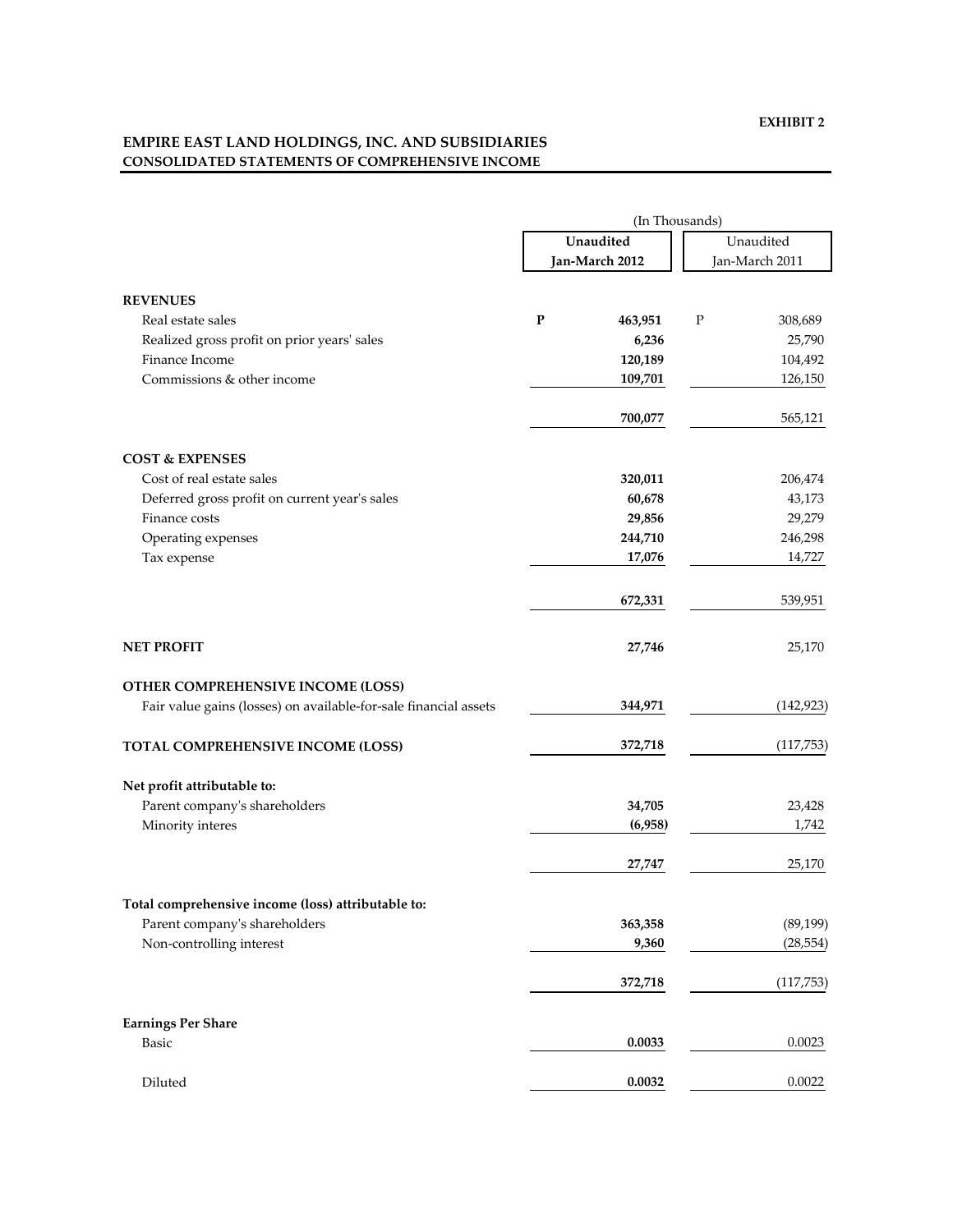# **EMPIRE EAST LAND HOLDINGS, INC. AND SUBSIDIARIES COMPARATIVE STATEMENTS OF CHANGES IN EQUITY**

|                                   |           | (In Thousands) |           |             |  |  |
|-----------------------------------|-----------|----------------|-----------|-------------|--|--|
|                                   |           | Unaudited      |           | Unaudited   |  |  |
|                                   |           | 31-Mar-2012    |           | 31-Mar-2011 |  |  |
| <b>CAPITAL STOCK</b>              | ${\bf P}$ | 10,908,216     | ${\bf P}$ | 10,908,216  |  |  |
| <b>ADDITIONAL PAID-IN CAPITAL</b> |           | 4,281,565      |           | 4,281,565   |  |  |
| <b>TREASURY SHARES</b>            |           | (116, 234)     |           | (116, 234)  |  |  |
| <b>REVALUATION RESERVES</b>       |           | 802,604        |           | 713,706     |  |  |
| <b>RETAINED EARNINGS</b>          |           | 2,689,019      |           | 2,498,359   |  |  |
| <b>MINORITY INTEREST</b>          |           | 862,973        |           | 869,243     |  |  |
| <b>TOTAL EQUITY</b>               | P         | 19,428,143     | P         | 19,154,856  |  |  |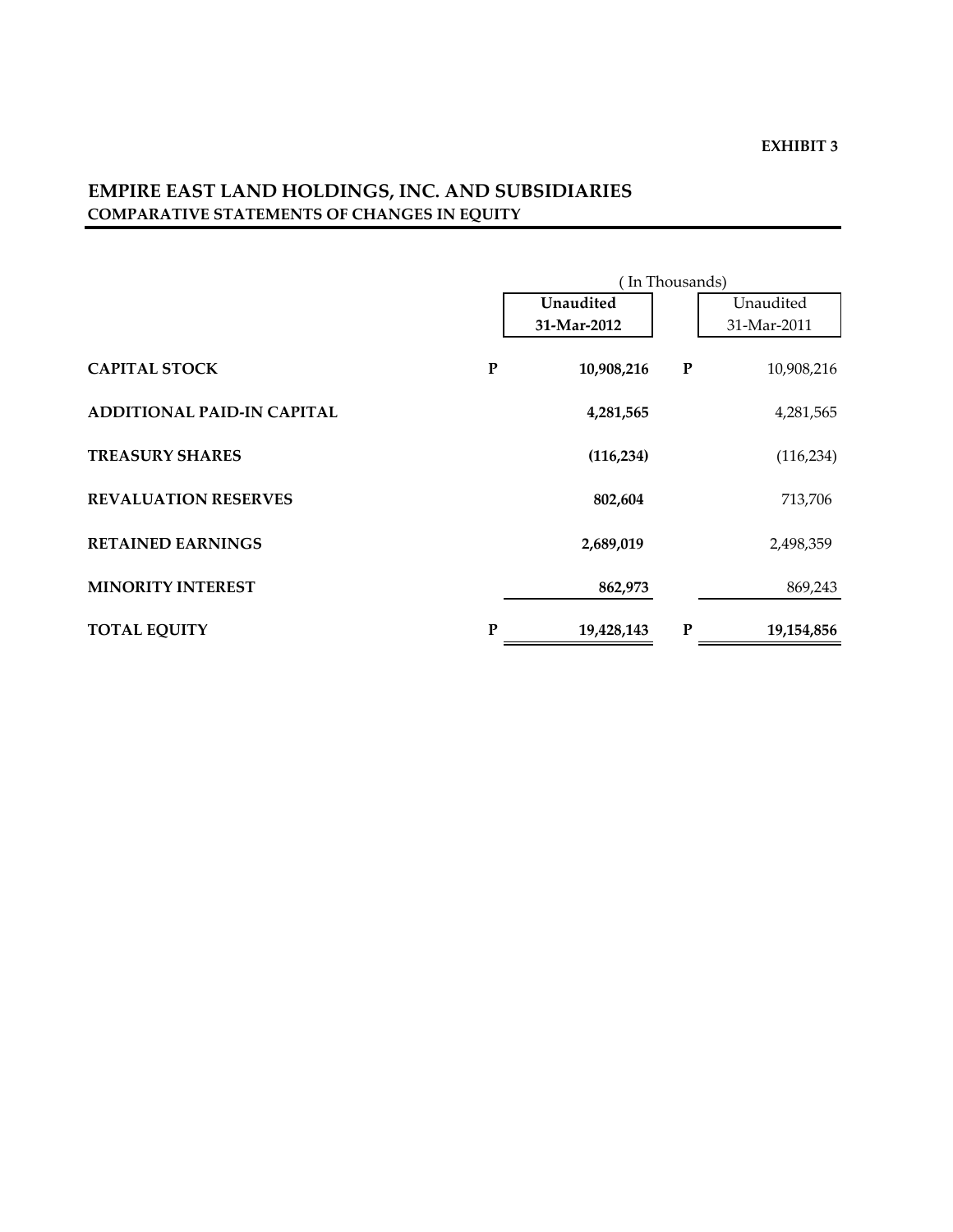# **EMPIRE EAST LAND HOLDINGS, INC. & SUBSIDIARIES COMPARATIVE CONSOLIDATED STATEMENTS OF CASH FLOWS**

|                                                                                                  | (In Thousands) |             |  |  |  |
|--------------------------------------------------------------------------------------------------|----------------|-------------|--|--|--|
|                                                                                                  | Unaudited      | Unaudited   |  |  |  |
|                                                                                                  | 31-Mar-12      | 31-Mar-11   |  |  |  |
| <b>CASH FLOWS FROM OPERATING ACTIVITIES</b>                                                      |                |             |  |  |  |
| Income before tax                                                                                | 44,822         | 39,897      |  |  |  |
| Adjustments for:                                                                                 |                |             |  |  |  |
| Depreciation and amortization                                                                    | 10,254         | 7,968       |  |  |  |
| Finance costs                                                                                    | 29,856         | 29,279      |  |  |  |
| Interest & other income                                                                          | (140, 833)     | (71, 572)   |  |  |  |
| Operating income before working capital changes<br>Net Changes in Operating Assets & Liabilities | (55, 901)      | 5,572       |  |  |  |
| Increase (decrease) in current & non-current assets                                              | (666, 155)     | 1,343,442   |  |  |  |
| Increase (decrease) in current & other non-current liabilities                                   | 315,320        | (1,032,381) |  |  |  |
| Increase (decrease) in reserve for property development                                          | 102,847        | (276,097)   |  |  |  |
| Cash used in operations                                                                          | (303, 889)     | 40,536      |  |  |  |
| Interest paid                                                                                    | (15, 188)      | (29, 280)   |  |  |  |
| Cash paid for income taxes                                                                       | (1,073)        | (12,021)    |  |  |  |
| Net Cash Used in Operating Activities                                                            | (320, 150)     | (765)       |  |  |  |
| <b>CASH FLOWS FROM INVESTING ACTIVITIES</b>                                                      | 125,101        | (11, 455)   |  |  |  |
| <b>CASH FLOWS FROM FINANCING ACTIVITIES</b>                                                      | (133,719)      | (619, 310)  |  |  |  |
| NET INCREASE IN CASH AND                                                                         |                |             |  |  |  |
| <b>CASH EQUIVALENTS</b>                                                                          | (328, 768)     | (631, 530)  |  |  |  |
| <b>CASH AND CASH EQUIVALENTS</b>                                                                 |                |             |  |  |  |
| <b>AT BEGINNING OF PERIOD</b>                                                                    | 827,666        | 1,491,611   |  |  |  |
| <b>CASH AND CASH EQUIVALENTS</b>                                                                 |                |             |  |  |  |
| <b>AT END OF PERIOD</b>                                                                          | 498,898        | 860,081     |  |  |  |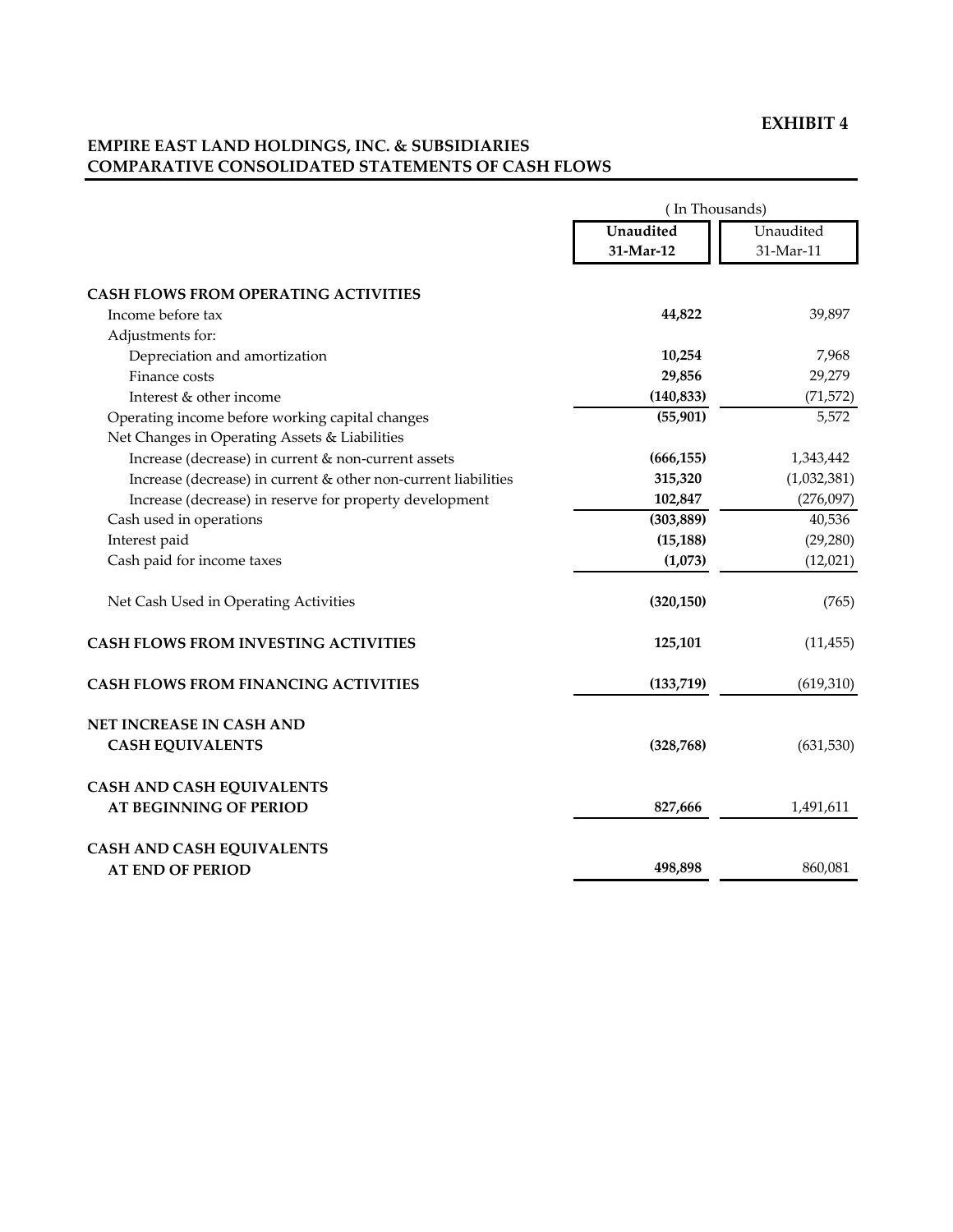# **EMPIRE EAST LAND HOLDINGS, INC.** NOTES TO FINANCIAL STATEMENTS

- 1) The financial statements have been prepared in accordance with Philippine Financial Reporting Standards (PFRS). The accounting policies and method of computation have been consistently followed by the Company (and its subsidiaries) and are consistent with those used in the most recent annual audited financial statements.
- 2) Cash and cash equivalents account is composed of cash on hand/in banks amounting to P212.49 million and short-term placements of P286.4 million.
- 3) Current Trade and Other Receivables account of P2.3 billion mostly includes receivables from sales transactions. The P2 billion non‐current portion of Trade and Other Receivables are those amounts which are not expected to be realized/collected within the one‐year period.
- 4) Property Development Cost and Residential and Condominium Units for Sale accounts amounting to P2.4 billion and P9.7 billion respectively, pertain to land development & construction costs of various projects.
- 5) Investment in and Advances to Associates and Related Parties and Advances to Landowners and Joint Venture accounts totaling P3.25 billion pertain to property acquisition, joint venture and other business related transactions.
- 6) Financial assets at Fair Value Through Profit or Loss (FVTPL) and Available‐for‐sale Financial Assets accounts totaling P197 billion pertain to investments in equity securities of subsidiaries.
- 7) Land for Future Development account of P3.1 billion, which is net of the amount transferred to Property Development Cost account, refers to the properties acquired by the company. Most properties, which are specifically located in Metro Manila and Calabarzon areas, are intended for immediate and future development. This account also includes other expenses related to acquisition.
- 8) Investment Property account of P229.4 million pertains to land and building and office/commercial units for lease, and certain lots held for capital appreciation. This account is presented in the interim financial statements net of depreciation.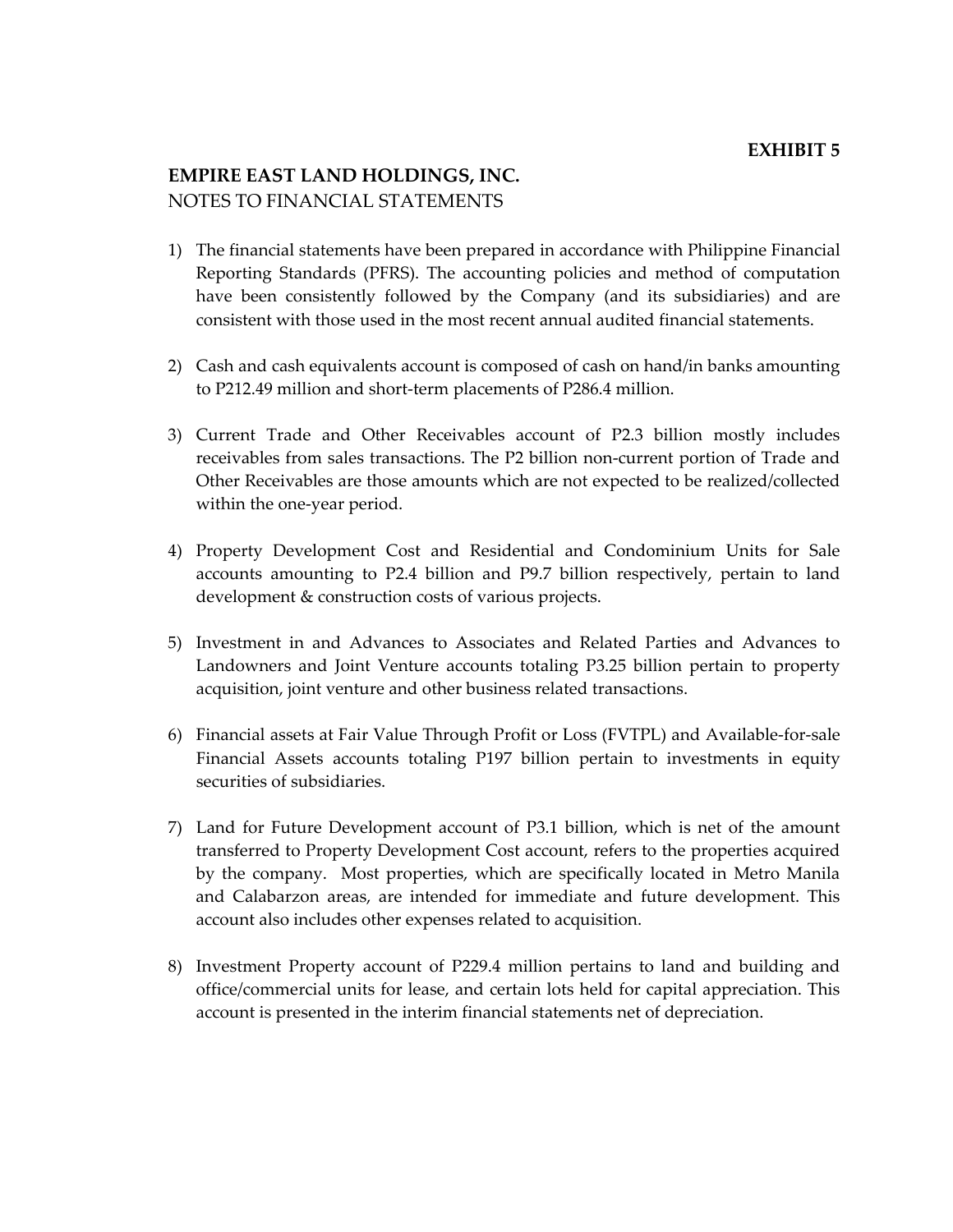- 9) Property and Equipment account of P175 million is composed of fixed assets that are being depreciated over its estimated useful lives using a straight‐line method. This account is presented in the interim financial statements net of depreciation.
- 10) Interest‐bearing loans and borrowings account with a balance of P505.5 million mostly includes loans obtained from commercial banks/financial institution and trade receivables discounted with recourse.
- 11) Current Liabilities account is composed of current portion of deferred gross profit amounting to P54 million, customers' deposits/advances of P2.4 billion and other payables/accruals amounting to P1.6 billion. Other non‐current liabilities include non‐current portion of deferred tax, unearned revenue and other payables totaling to P1.5 billion.
- 12) Reserve for Property Development of P957.8 million pertains to the remaining costs needed to complete the development/construction of the sold units.
- 13) Increase in Equity by P363.4 million is the net effect of three-months net profit and the fair value gains/revaluation of marketable equity securities.
- 14) Revenues include the following real estate sales of P464 million, realized gross profit from previous years' sale of P6.2 million, interest income of P120.2 million derived mostly from buyers in‐house financing, and commissions and other income totaling to P109.7 million.
- 15) There were no changes in estimates of amounts reported in prior interim periods or prior financial years that have material effect in the current interim period.
- 16) There were no material contingencies and any other events/transactions that have material impact on the current interim period.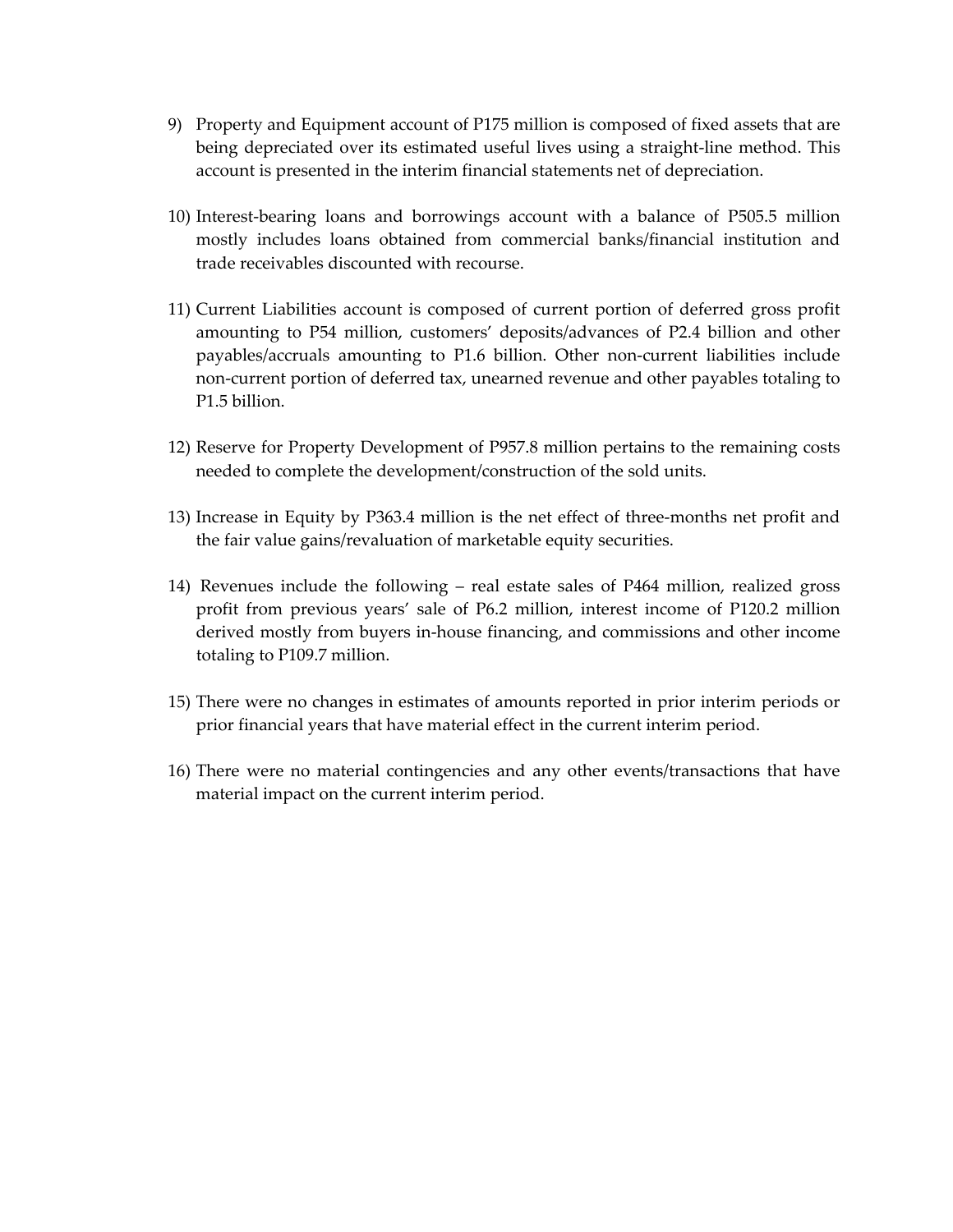### **EMPIRE EAST LAND HOLDINGS, INC. AND SUBSIDIARIES As of March 31, 2012 Amounts in thousands**

## **1) Aging of Accounts Receivable**

|                                |           | Current     |                          |                          |                          | Above                    | Past due accounts & |
|--------------------------------|-----------|-------------|--------------------------|--------------------------|--------------------------|--------------------------|---------------------|
| Type of Receivables            | Total     | Not Yet Due | 1 Month                  | $2-3$ Mos.               | $4-6$ Mos.               | 7 Mos.                   | Items in Litigation |
|                                |           |             |                          |                          |                          |                          |                     |
|                                |           |             |                          |                          |                          |                          |                     |
| <b>Trade Receivables</b><br>a) | 2,894,047 | 2,888,494   | 4,323                    | 1,013                    | 217                      | $\overline{\phantom{a}}$ |                     |
|                                |           |             |                          |                          |                          |                          |                     |
|                                |           |             |                          |                          |                          |                          |                     |
| <b>Other Receivables</b><br>b) | 1,474,812 | 1,474,812   | $\overline{\phantom{0}}$ | $\overline{\phantom{a}}$ | $\overline{\phantom{0}}$ | $\overline{\phantom{a}}$ |                     |
|                                |           |             |                          |                          |                          |                          |                     |
| <b>Net Receivables</b>         | 4,368,859 |             |                          |                          |                          |                          |                     |
|                                |           |             |                          |                          |                          |                          |                     |

# **2) Accounts Receivable Description**

| <b>Type of Receivables</b> | Nature/Description                | Collection Period   |
|----------------------------|-----------------------------------|---------------------|
| a) Trade Receivables       | Sale of residential units/lots    | maximum of 15 years |
| b) Other Receivables       | Advances to contractors/suppliers | 1 to 2 years        |

**3) Normal Operating Cycle:** <sup>3</sup> to 15 years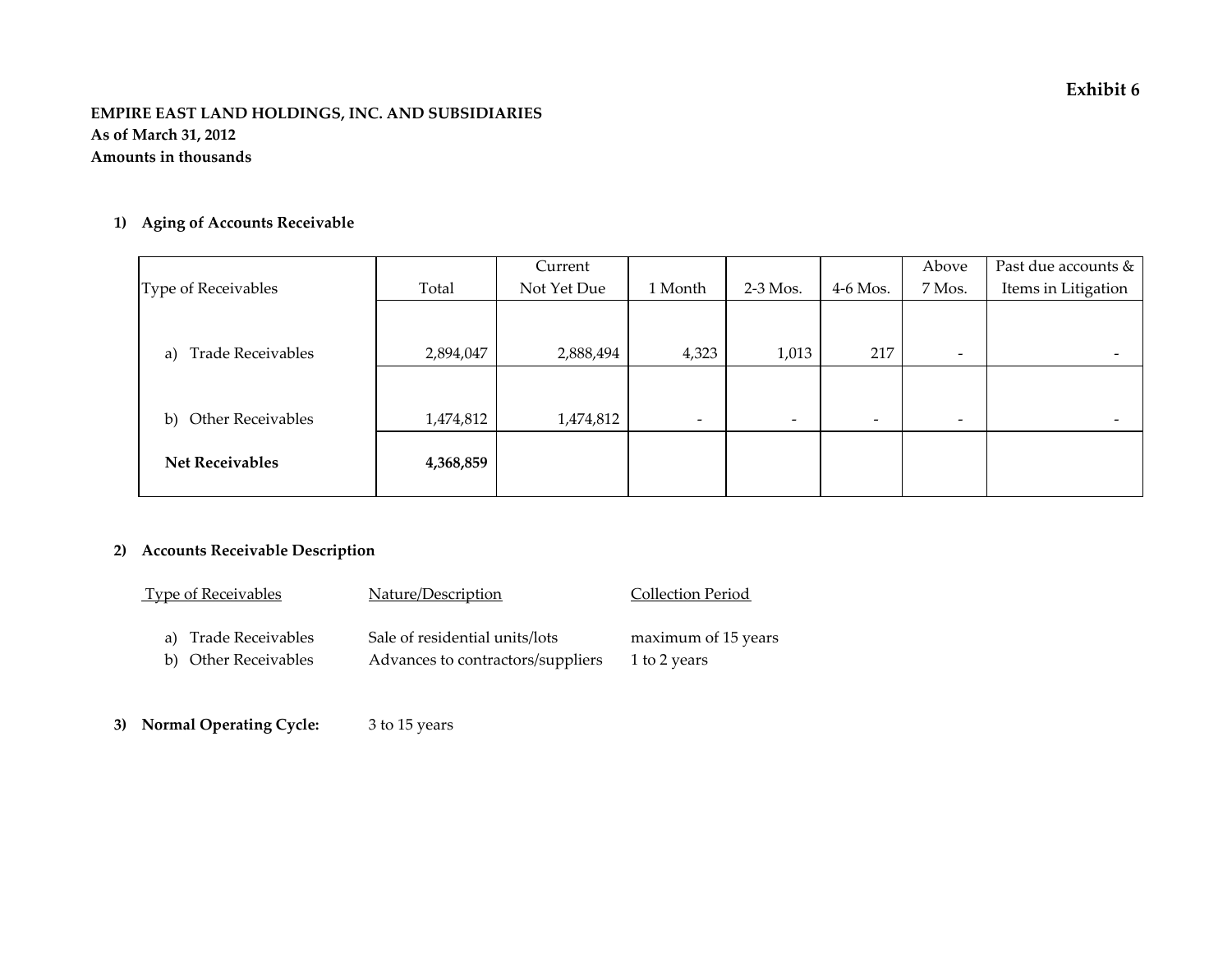# **EMPIRE EAST LAND HOLDINGS, INC. MANAGEMENT'S DISCUSSION OF FINANCIAL CONDITION AND RESULTS OF OPERATIONS**

### **RESULTS OF OPERATION**

#### Review of March 31, 2012 versus March 31, 2011

During the three-month period, the consolidated net profit amounted to P27.7 million, 10% higher than the previous year's net income of P25.2 million. Consolidated revenues, composed of real estate sales, finance income, commissions and other revenues posted an increase of 24% from P565.1 million to P700.1 million.

#### Real Estate Sales

The Group registered Real Estate Sales of P464 million for three months ended March 31, 2012 compared with P308.7 million in 2011. The sales generated were derived from various projects namely, California Gardens Square, Little Baguio Terraces, Pioneer Woodlands, The Cambridge Village, San Lorenzo Place, Kasara Urban Resort Residences, Laguna Bel Air Projects and The Sonoma.

The Cost of Sales amounting to P320.5 million in 2012 and P206.5 million in 2011, as a percentage of Real Estate Sales, was 69% and 67%, respectively. The change was primarily due to the different composition of products sold for each year.

Gross Profit was P144 million during the three months of 2012 and P102.2 million in 2011, or 31% and 33% of Real Estate Sales, respectively. The gross profit margin varies depending on the product mix and the competitiveness of prices of each product. Realized Gross Profit amounting to P89.5 million and P84.8 million in 2012 and 2011, respectively represents 19% and 27% of Real Estate Sales, respectively.

#### Other Revenues

Commission and other income totaling P109.7 million in 2012 and P126.2 million in 2011, represents 16% and 22% of total revenues, respectively. The finance income amounting to P120.2 million and P104.5 million in 2012 and 2011 respectively, were derived mostly from in-house financing and accounts for 17% and 18% of total revenues. Additional sources of revenue were commissions of a subsidiary, rentals of investment properties and those obtained from other sources.

### Operating Expenses

Operating Expenses posted a decrease from P246.3 million in 2011 to P244.5 million in 2012. Other charges/expenses include Finance Cost of P29.9 million and P29.3 million in 2012 and 2011, respectively.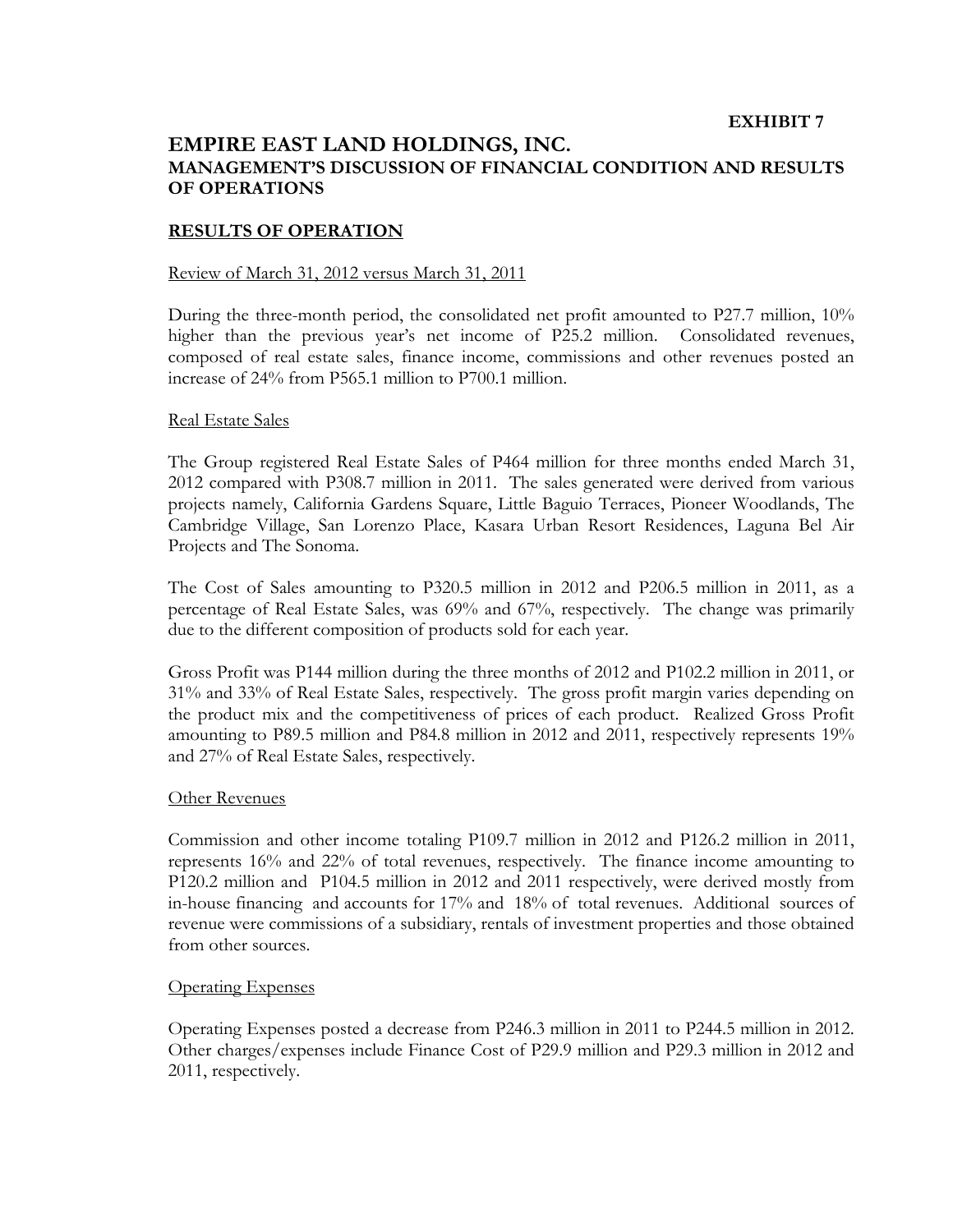# **FINANCIAL CONDITION**

### Review of March 31, 2012 versus December 31, 2011

Total resources of the Group as of March 31, 2012 and December 31, 2011 amounted to P26.4 billion and P25.7 billion respectively. Cash and Cash Equivalents decreased from P827.7 million to P498.9 million. The Group remained liquid with Total Current Assets of P17.2 million in 2012 and P17.1 billion in 2011, which accounted for 65% and 66% of the Total Assets in 2012 and 2011, while its Total Current Liabilities amounted to P4.4 billion in March 31, 2012 as compared with P4.2 billion in December 31, 2011.

Equity increased from P19.05 billion in the previous year to P19.43 billion as of March 31, 2012 due to revaluation of equity investments and net income for the 3-month period.

For the first quarter of 2012, the Group sourced its major cash requirements from internally generated funds. In 2011, cash was sourced mostly from internal funds and partly from the discounting of its installment contract receivable.

The Group utilized its funds for loan repayments, construction and development of projects, and settlement of various payables and other operating expenses.

> Material Changes in the 2012 Interim Financial Statements (increase/decrease of 5% or more in the 2012 Financial Statements)

### Balance Sheets

- 40% decrease in Cash and Cash Equivalents Mainly due to payments to contractors/suppliers and repayment of certain loans
- 8% decrease in Trade and Other Receivables Due to increase in real estate sales
- 19% increase in Financial Assets at Fair Value Through Profit or Loss Mainly due to increase in fair value of investment in securities held by a subsidiary
- $\bullet$  6% increase in Prepayments Mainly due to increase in prepaid taxes related to transfer of titles
- 17% increase in Other Current Assets Mainly due to increase in input vat on purchases and payments to various contractors
- 19% increase in Available for Sale Financial Assets Mainly due to increase in fair value of investment in securities held by subsidiaries
- 21% decrease in Interest-bearing Loans and Borrowings Due to repayment of loans and borrowings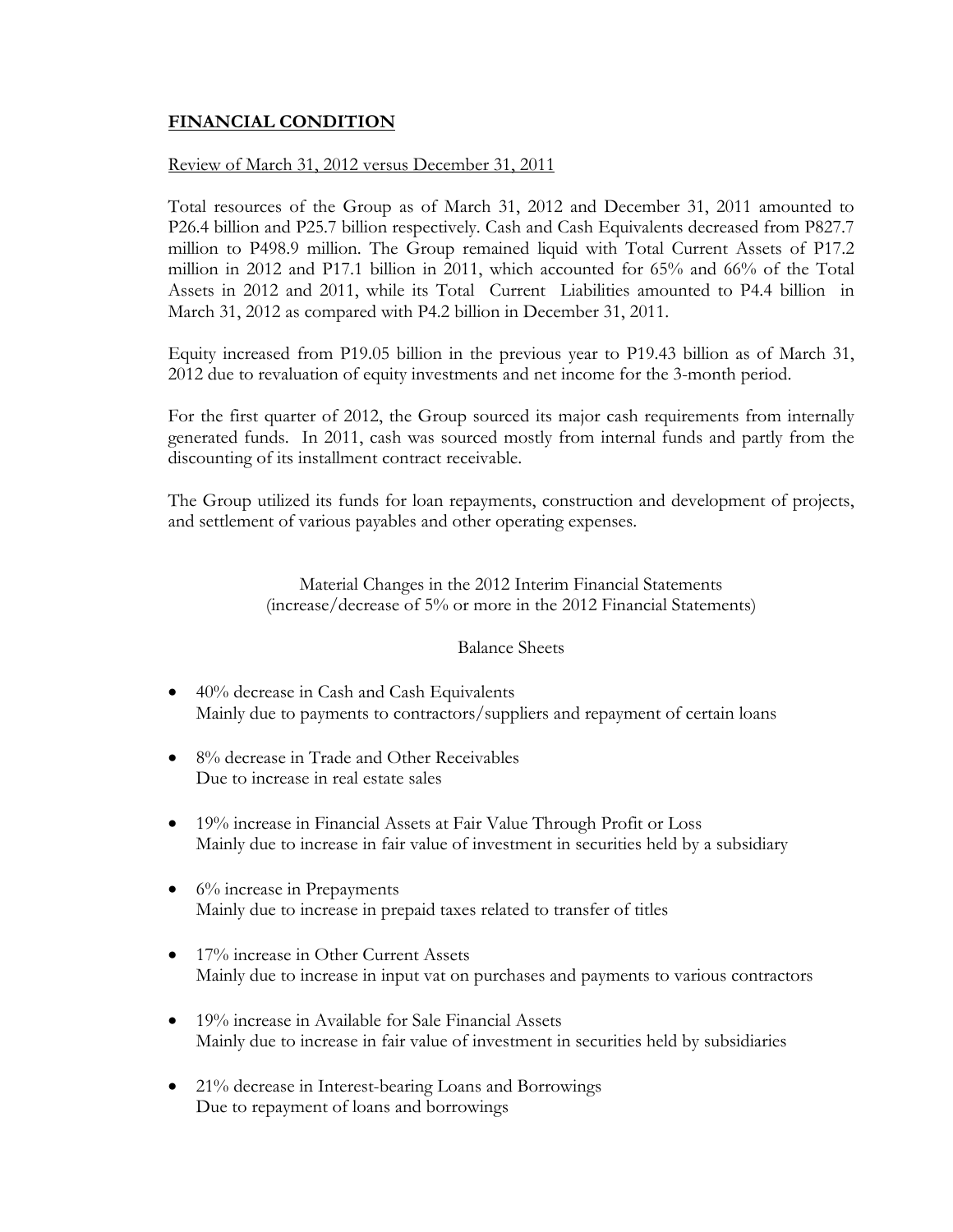- 19% increase in Trade and Other Payables Various payables to contractors and suppliers due to increasing construction activities
- 22% increase in Deferred Gross Profit on Real Estate Sales Mainly due unearned gross profit on sales of new projects
- 18% increase in Advances from Related Parties Due to additional advances from a subsidiary
- 12% increase in Reserve for Property Development Mainly attributed to uncompleted construction/development of new projects
- 69% increase in Revaluation Reserves Mainly due to increase in fair market value of investment in securities held by subsidiaries

### Income Statements

- 50% increase in Real Estate Sales Primarily due to sales of new projects
- 76% decrease in Realized Gross Profit on Prior Years' Sale Primarily due to lesser construction accomplishment of certain projects
- 15% increase in Finance Income Primarily due to increase in sales under in-house financing
- 13% decrease in Commission & Other Income Due to exclusion of other revenues of a former subsidiary
- 55% increase in Cost of Real Estate Sales Mainly due to increase in real estate sales
- 41% increase in Deferred Gross Profit Current Year's Sales Due to gross profit from sales of new projects
- 16% increase in Tax Expense Mainly due to increase in taxable income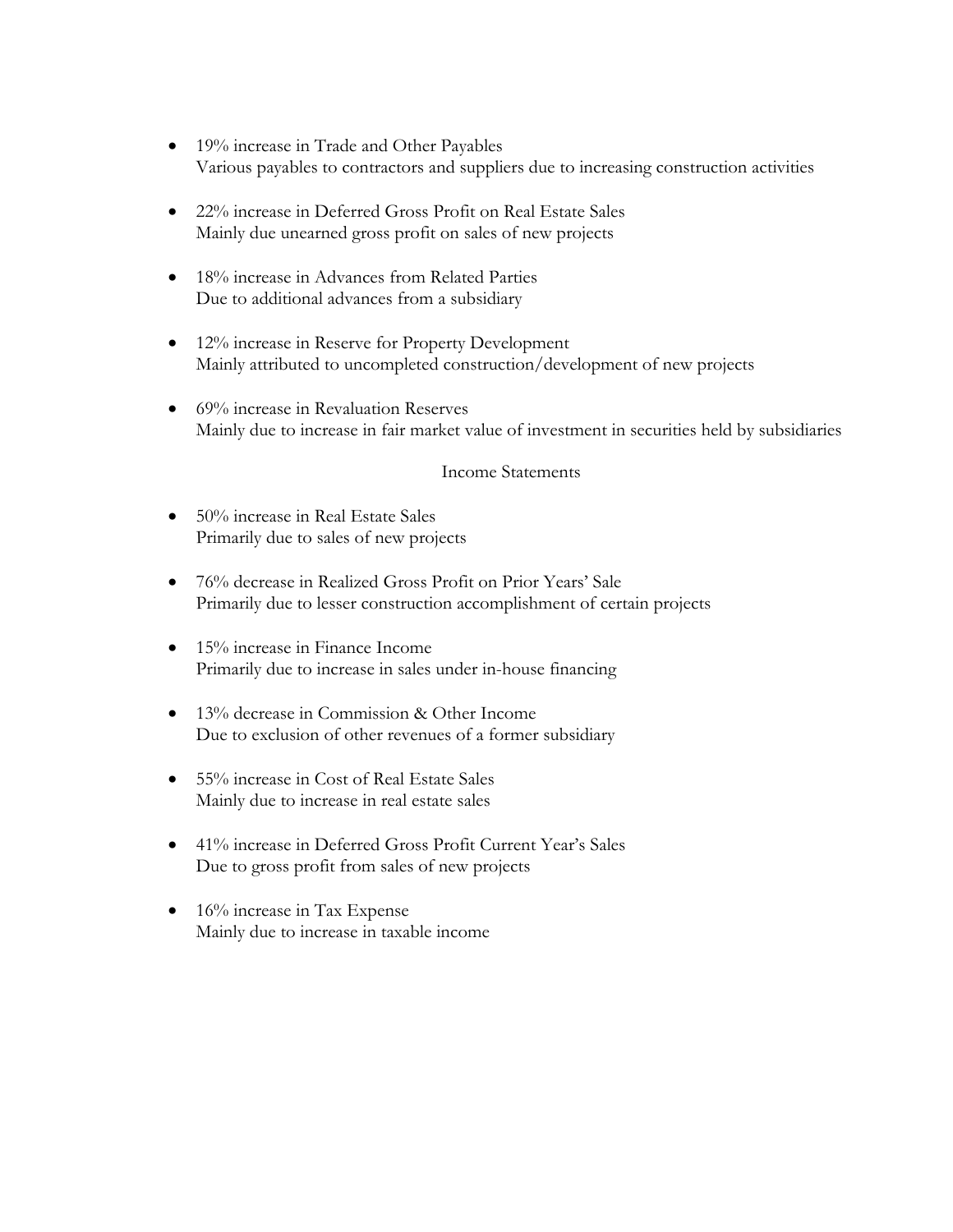For the year 2012, the projected capital expenditures (construction/development) of roughly P3 billion is expected to be funded by collections, borrowings and equity financing.

Fluctuations in foreign exchange rate had no adverse effect on the Group's financial conditions since the Group has very minimal importations of construction-related materials and have no foreign denominated loans.

There are no other material changes in the Group's financial position and condition (5% or more) that will warrant a more detailed discussion. Likewise, there are no material events and uncertainties known to the management that would have material impact on reported financial information and normal operations of the Group.

The nature of all revenues and expenses disclosed in the statements of comprehensive income are business related transactions and arose from the Group's continuing operations. Also, no prior period adjustment was made during any period covered by the statements of financial position.

There are no material off-statements of financial condition transactions, arrangements, obligations (including contingent obligations), and other relationships of the Group with unconsolidated entities or other persons created during the reporting period.

There are no events that will trigger direct or contingent financial obligation that is material to the Group, including any default or acceleration of an obligation.

The Group is aggressively marketing its products specially the new projects. It continuously offers competitive prices, more lenient payment schemes under in-house financing and has strong tie-ups with reputable banks for the financing requirements of its buyers.

# **TOP FIVE (5) KEY PERFORMANCE INDICATORS**

For the nine-month period of 2012, the following are top key performance indicators of the Company and its majority-owned subsidiaries:

## **1) Increase in Revenue**

The increasing sales and other income derived from various sources contributed mainly to the Group's revenue.

### **2) Ability to repay loan obligations**

The loan obligations were promptly settled. The Group maintains a good credit standing with creditor banks and has considerable standby credit facilities, which can be utilized for urgent capital requirements.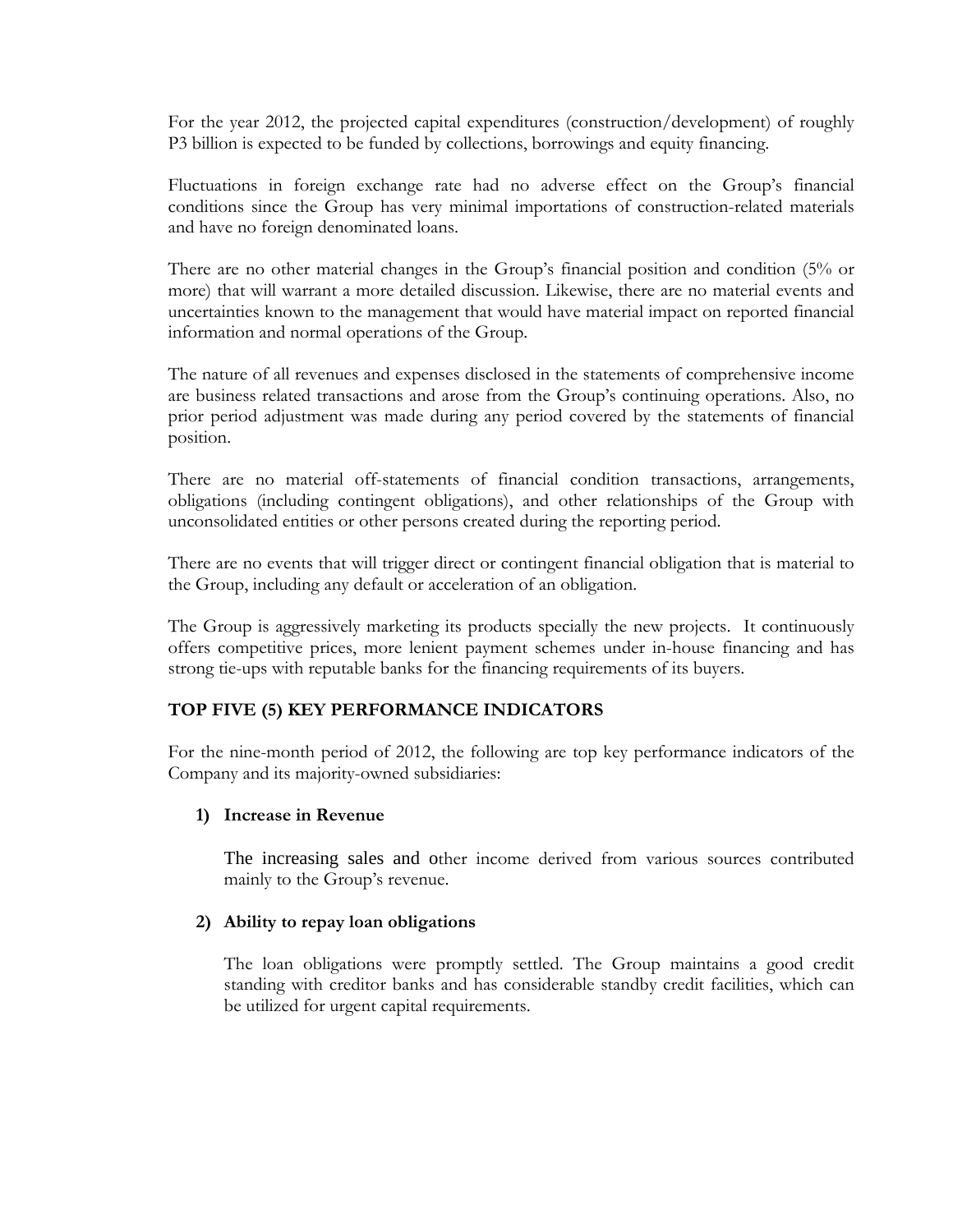### **3) Increase in reservation sales**

The Group's product concepts, project location, flexible payment scheme and aggressive selling have contributed to the increase in reservation sales. The Group's new projects are connected to mass transit system and are conveniently located in business districts of Metro Manila

## **4) Continuous development of projects**

The Group aggresively undertakes construction and development activities and has been exerting efforts to deliver its projects within the commitment timetable.

## **5) Landbanking**

The Group has been continuously acquiring interests in properties through either outright acquisitions or joint venture arrangements with landowners. It intends to have sufficient properties for development within the next 5 to 7 years.

## **ASSESSMENT OF FINANCIAL RISKS**

The Group is exposed to a variety of financial risks, which result from both its operating and investing activities. Risk management is carried out by a central treasury department under policies approved by the BOD, and focuses on actively securing the Group's short to medium-term cash flows by minimizing the exposure to financial markets.

The Group does not actively engage in the trading of financial assets for speculative purposes nor does it write options. The most significant financial risks to which the Group is exposed to are described below.

## **1) Foreign Currency Sensitivity**

Most of the Group's transactions are carried out in Philippine pesos, its functional currency. Foreign exchange risk arises from the Group's U.S. dollar-denominated cash and cash equivalents.

To mitigate the Group's exposure to foreign currency risk, non-Philippine peso cash flows are closely monitored.

The Group's U.S.-dollar denominated financial assets, translated into Philippine pesos amounted to P85.7 million as of March 31, 2012.

At March 31, 2012, if the peso had strengthened by 2% against the U.S. dollar with all other variables held constant, income before tax for the year would have been P1.8 million lower, mainly as a result of foreign exchange loss on translation of U.S. dollardenominated cash and cash equivalents.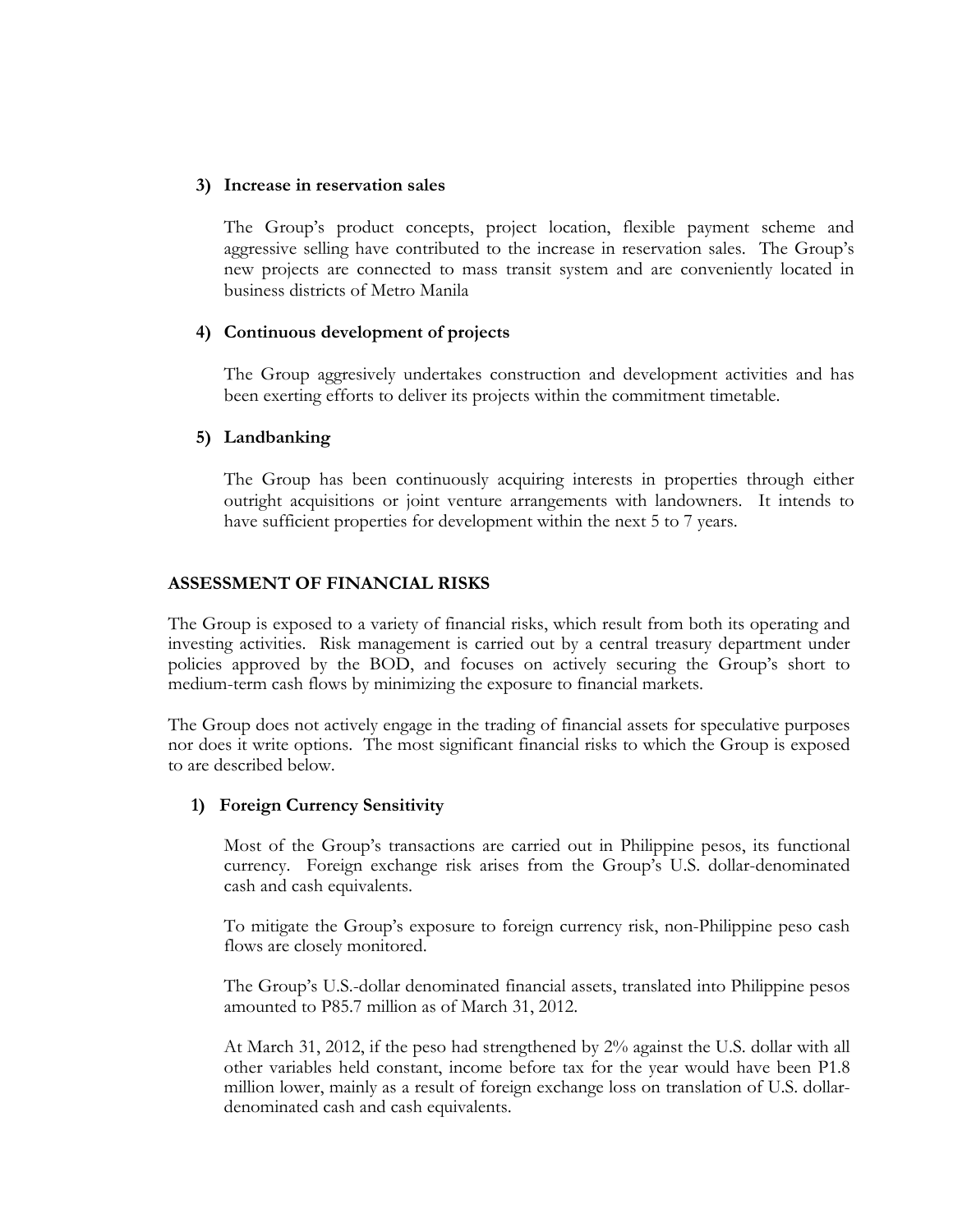On the other hand, if the peso had been weaker by the same percentage, with all other variables held constant, income before tax would have been higher by the same amount.

The 2% movement in the value of peso against U.S. dollar was estimated based on the market volatility in exchange rates. The sensitivity analysis is based on the Group's foreign currency financial instruments held at the reporting period.

Exposures to foreign exchange rates vary during the year depending on the volume of transactions. Nonetheless, the analysis above is considered to be representative of the Group's currency risk.

#### **2) Interest Rate Sensitivity**

As the Group has no significant interest-bearing assets, the Group's income and operating cash flows are substantially independent of changes in market interest rates. The Group's interest rate risk arises only from cash and cash equivalents, which are subject to variable interest rates. Financial assets and liabilities at variable rates expose the group to cash flow interest rate risk. All other financial assets and liabilities have fixed rates.

On March 31, 2012, if general interest rates on dollar and peso-denominated financial assets had been higher by .11%, with all other variables held constant, income before tax for the year would have been P444.5 thousand higher, mainly as a result of higher interest income on floating rate deposits.

The movements in interest rates used in the sensitivity analysis are considered reasonably possible and are based on observation of interest rate fluctuations for the past nine months using a 95%-confidence level. The calculations are based on the Group's financial instruments held at each reporting period, with effect estimated from the beginning of the year.

### **3) Credit Risk**

Generally, the maximum credit risk exposure of financial assets is the carrying amount of the financial assets as shown on the face of the statements of financial position, as summarized below:

|                                          | As of March 31,2012  | As of March 31, 2011   |
|------------------------------------------|----------------------|------------------------|
| Cash and cash equivalents                | 497,547,797          | 860,081,172            |
| Trade and other receivables - net        | 4,015,501,379        | 4,413,354,661          |
| Advances to landowners and joint venture | 968,816,574          | 1,658,544,097          |
| Advances to related parties              | 1,666,611,108        | 1,516,545,253          |
|                                          | <u>7,148,476,858</u> | <u>P 8,448,525,163</u> |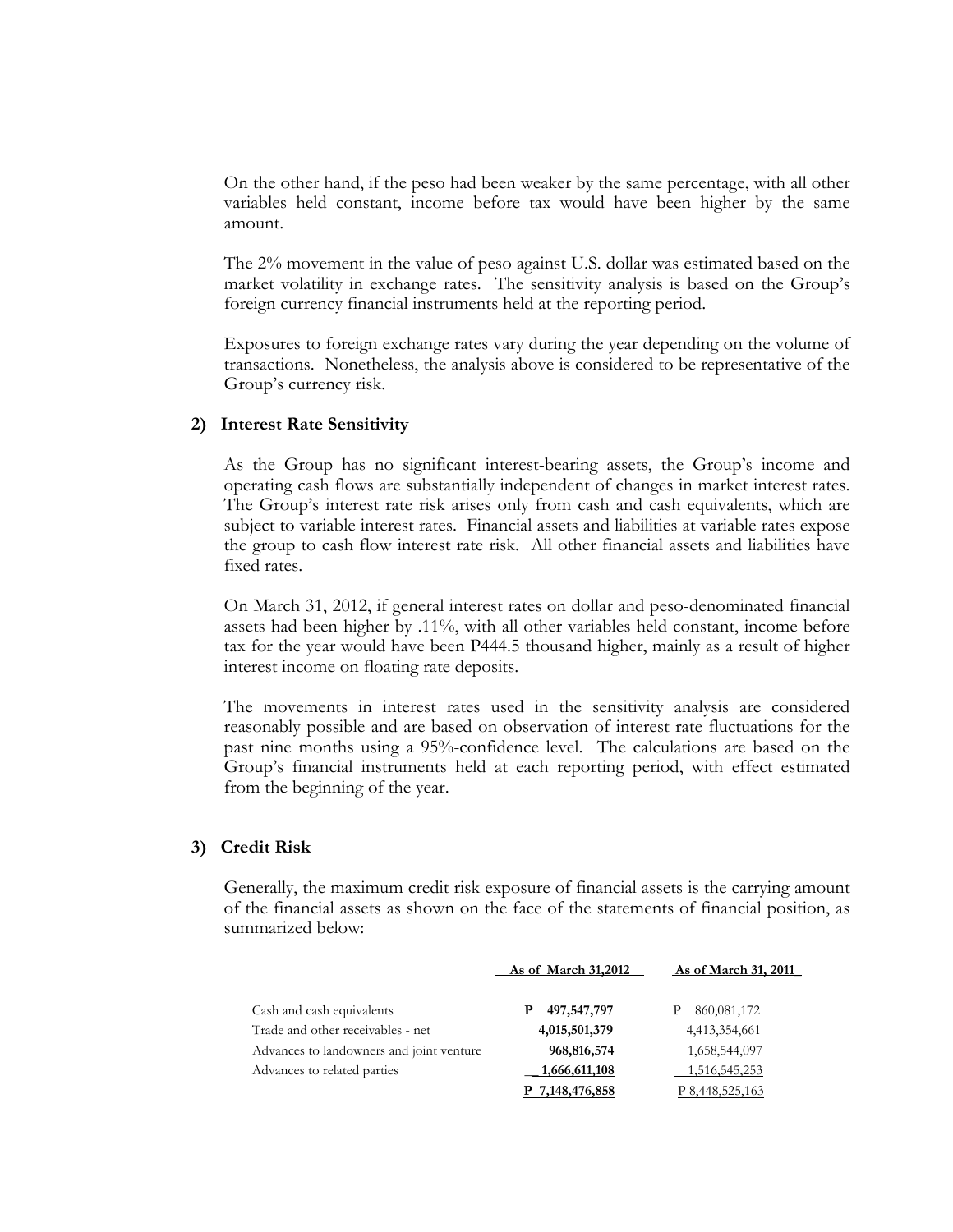The credit risk for liquid funds is considered negligible, since the counter parties are reputable banks with high quality external credit ratings. In respect of trade and other receivables, the Group is not exposed to any significant credit risk exposure to any single counter party or any group of counter parties having similar characteristics.

The Group continuously monitors defaults of customers and other counter parties, identified either individually or by group, and incorporate this information into its credit risk controls. The Group's policy is to deal only with creditworthy counter parties. In addition, for a significant proportion of sales, advance payments are received to mitigate credit risk.

The Group's management considers that all the above financial assets that are not impaired for each of the reporting dates under review are of good credit quality, including those that are past due.

### **4) Liquidity Risk**

The Group manages its liquidity needs by carefully monitoring scheduled debt servicing payments for long-term financial liabilities as well as cash outflows due in a day-to-day business. Liquidity needs are monitored in various time bands, on a dayto-day and week-to-week basis, as well as on the basis of a rolling 30-day projection. Long-term liquidity needs for a 6-month and one-year period are identified monthly.

The Group maintains cash to meet its liquidity requirements for up to 60-day periods. Excess cash are invested in time deposits or short-term marketable securities. Funding for long-term liquidity needs is additionally secured by an adequate amount of committed credit facilities and the ability to sell long-term financial assets.

As at March 31, 2012, the Group's financial liabilities have contractual maturities which are presented below:

|                                         |               | Current |                          |   | Non-current              |                          |  |
|-----------------------------------------|---------------|---------|--------------------------|---|--------------------------|--------------------------|--|
|                                         | Within        |         | 6 to 12                  |   | $1 \text{ to } 5$        | Later than               |  |
|                                         | 6 Months      |         | Months                   |   | Years                    | 5 Years                  |  |
|                                         |               |         |                          |   |                          |                          |  |
| Interest-bearing loans and borrowings P | 178,892,632 P |         | $\overline{\phantom{a}}$ | P | 326, 635, 776 P          |                          |  |
| Trade and other payables                | 381, 136, 233 |         |                          |   |                          |                          |  |
| Advances from related parties           | 1,064,260,515 |         |                          |   | $\overline{\phantom{0}}$ | $\overline{\phantom{0}}$ |  |
| Other current liabilities               | 147,384,358   |         |                          |   |                          |                          |  |
|                                         |               |         |                          |   |                          |                          |  |
|                                         | 39            |         |                          |   | 326,635.7                |                          |  |
|                                         |               |         |                          |   |                          |                          |  |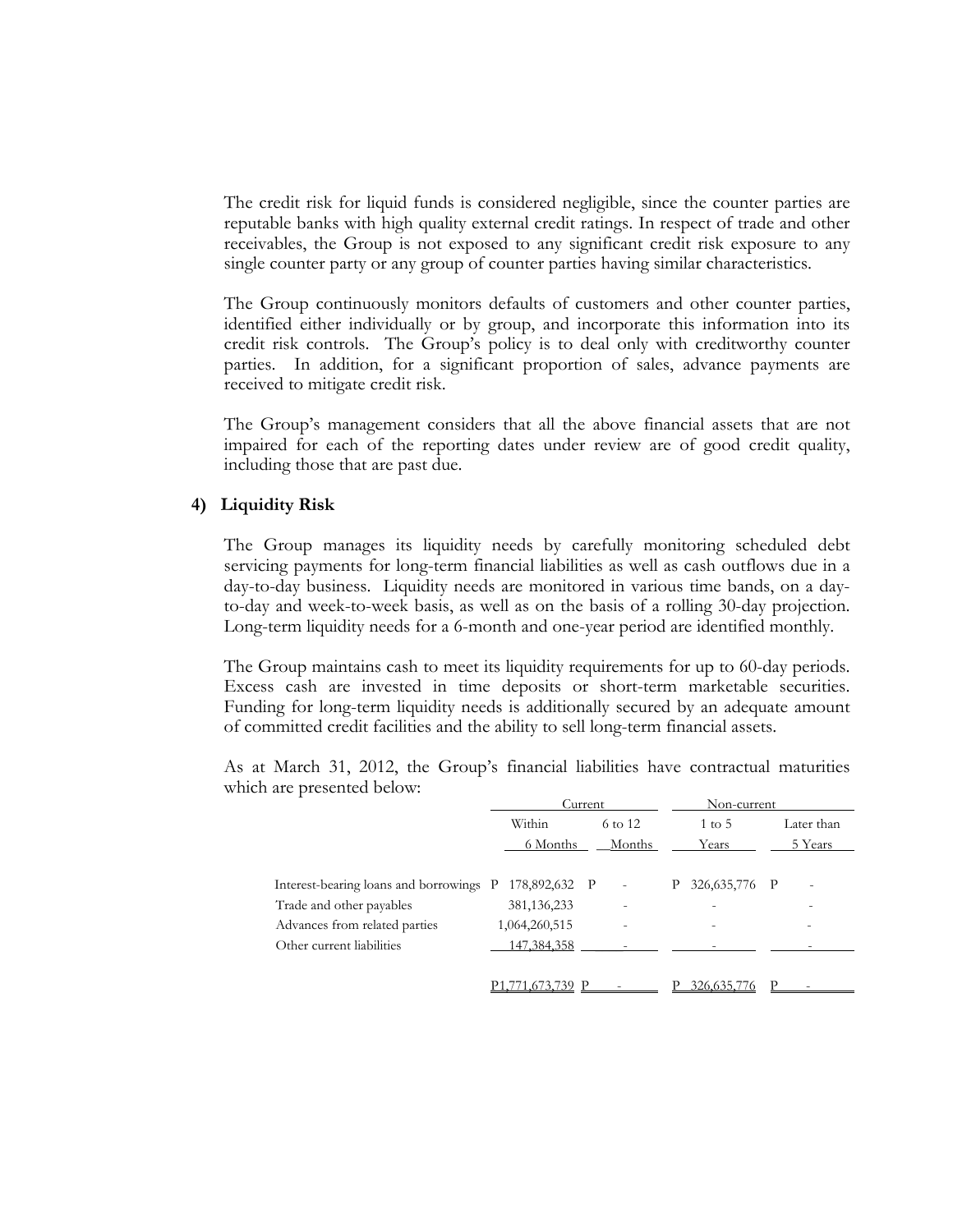This compares to the maturity of the Group's financial liabilities in the previous reporting period as follows:

|                                                     |               | Current                |                   | Non-current                   |  |  |
|-----------------------------------------------------|---------------|------------------------|-------------------|-------------------------------|--|--|
|                                                     | Within        | 6 to 12                | $1 \text{ to } 5$ | Later than                    |  |  |
|                                                     | 6 Months      | Months                 | Years             | 5 Years                       |  |  |
|                                                     |               |                        |                   |                               |  |  |
| Interest-bearing loans and borrowings P 691,430,370 |               | $\mathbf{P}$<br>$\sim$ | P 710,265,444     | P<br>$\overline{\phantom{a}}$ |  |  |
| Trade and other payables                            | 388, 656, 358 |                        | 16, 142, 327      |                               |  |  |
| Advances from related parties                       | 588,698,134   |                        | 13,523,648        |                               |  |  |
| Other current liabilities                           | 131,458,269   |                        |                   |                               |  |  |
|                                                     |               |                        |                   |                               |  |  |
|                                                     | ,800,243,131  |                        | 739.931.419       |                               |  |  |

The above contractual maturities reflect the gross cash flows, which may differ from the carrying values of the liabilities at the reporting period.

#### **5) Other Market Price Risk**

The Group is exposed to equity securities price risk because of investments held by the Group and classified on the balance sheet as available-for-sale financial assets. The Group is not exposed to commodity price risk.

At March 31, 2012, if the quoted stock price for the securities had decreased by 2.43%, with all other variables held constant, equity would have been lower by about P51.36 million. The 2.43% estimated change in quoted market price is computed based on volatility of local index for holdings first listed at Philippine Stock Exchange.

On the other hand, if the quoted market price for these securities had increased by the same amount, with all other variables held constant, equity for the year would have been higher by the same figure.

The investments in listed equity securities are considered long-term, strategic investments. In accordance with the Group's policies, no specific hedging activities are undertaken in relation to these investments. The investments are continuously monitored and voting rights arising from these equity instruments are utilized in the Group's favor.

#### **FINANCIAL INSTRUMENTS EVALUATION**

Financial assets include cash and financial instruments. The Group classifies its financial assets, other than hedging instruments, into the following categories: financial assets at fair value through profit or loss, loans and receivables, held-to-maturity investments and availablefor-sale financial assets. Financial assets are assigned to the different categories by management on initial recognition, depending on the purpose for which the investments were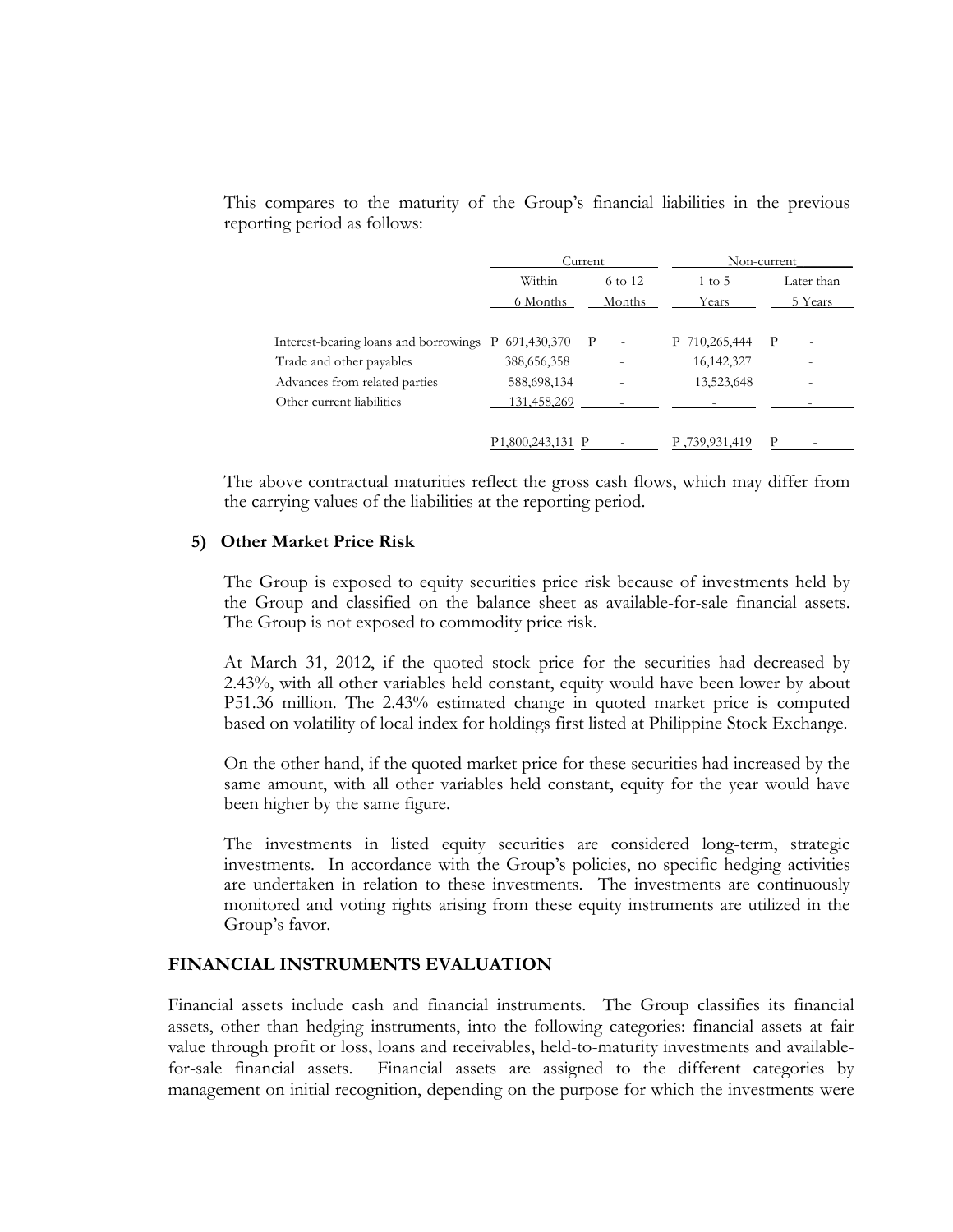acquired. The designation of financial assets is re-evaluated at every reporting date at which date a choice of classification or accounting treatment is available, subject to compliance with specific provisions of applicable accounting standards.

*Cash and cash equivalents* are defined as cash on hand, demand deposits and short-term, highly liquid investments readily convertible to known amounts of cash and which are subject to insignificant risk of changes in value.

Regular purchase and sales of financial assets are recognized on their trade date. All financial assets that are not classified as at fair value through profit or loss are initially recognized at fair value, plus transaction costs. Financial assets carried at fair value through profit or loss is initially recognized at fair value and transaction costs are expensed in the statements of comprehensive income.

The foregoing categories of financial instruments are more fully described below.

# **1) Financial Assets at Fair Value through Profit or Loss**

 This category includes financial assets that are either classified as held for trading or are designated by the entity to be carried at fair value through profit or loss upon initial recognition. A financial asset is classified in this category if acquired principally for the purpose of selling it in the near term or if so designated by management. Derivatives are also categorized as 'held for trading' unless they are designated as hedges. Assets in this category are classified as current assets if they are either held for trading or are expected to be realized within 12 months from the reporting period.

 Subsequent to initial recognition, the financial assets included in this category are measured at fair value with changes in fair value recognized in profit or loss. Financial assets originally are designated as financial assets at fair value through profit or loss may not be subsequently be reclassified.

# **2) Loans and Receivables**

Loans and receivables are non-derivative financial assets with fixed or determinable payments that are not quoted in an active market. They arise when the Group provides money, goods or services directly to a debtor with no intention of trading the receivables. They are included in current assets, except for maturities greater than 12 months after the reporting period which are classified as non-current assets.

 Loans and receivables are subsequently measured at amortized cost using the effective interest method, less any impairment losses. Any change in their value is recognized in profit or loss. Impairment loss is provided when there is objective evidence that the Group will not be able to collect all amounts due to it in accordance with the original terms of the receivables. The amount of the impairment loss is determined as the difference between the assets' carrying amount and the present value of estimated cash flows.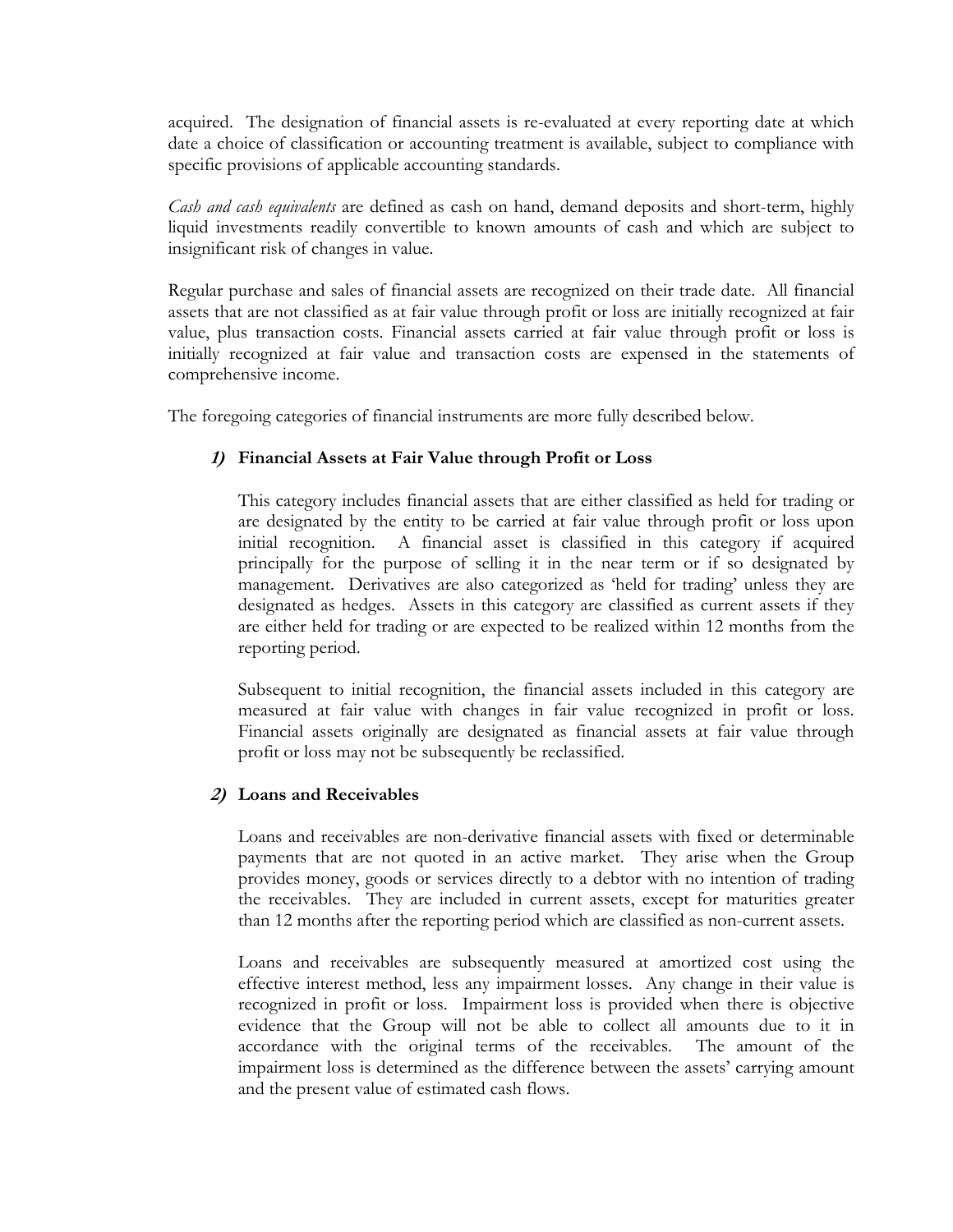The Group's loans and receivables are presented as Trade and Other Receivables, Advances to Landowners and Joint Ventures, and Advances to Related Parties in the statements of financial position.

### **3) Held-to-maturity Investments**

This category includes non-derivative financial assets with fixed or determinable payments and a fixed date of maturity. Investments are classified as held-to-maturity if the Group has the positive intention and ability to hold them until maturity. Investments intended to be held for an undefined period are not included in this classification. They are included in non-current assets in the statements of financial position, except those maturing within 12 months of the reporting period.

 Held-to-maturity investments are measured at amortized cost using the effective interest method. In addition, if there is objective evidence that the investment has been impaired, the financial asset is measured at the present value of estimated cash flows. Any changes to the carrying amount of the investment are recognized in profit or loss.

## **4) Available-for-sale Financial Assets**

This category includes non-derivative financial assets that are either designated to this category or do not qualify for inclusion in any of the other categories of financial assets. They are included in non-current assets unless management intends to dispose of the investment within 12 months from the reporting period.

All financial assets within this category are subsequently measured at fair value, unless otherwise disclosed, with changes in value recognized in equity, net of any effects arising from income taxes. Gains and losses arising from securities classified as available-for-sale are recognized in the statements of comprehensive income when they are sold or when the investment is impaired.

In the case of impairment, any loss previously recognized in equity is transferred to the statements of comprehensive income. Impairment losses recognized in the statements of comprehensive income on equity securities are not reversed through the statements to comprehensive income. Losses recognized in prior year statements of comprehensive income resulting from the impairment of debt instruments are reversed through the statements of comprehensive income.

For investment that are actively traded in organized financial markets, fair value is determined by reference to quoted market bid prices in the stock exchange at the close of business on the reporting period. For investments where there is no quoted market price, fair value is determined by reference to the current market value of another instrument which is substantially the same or is calculated based on the expected cash flows of the underlying net asset base of the investment.